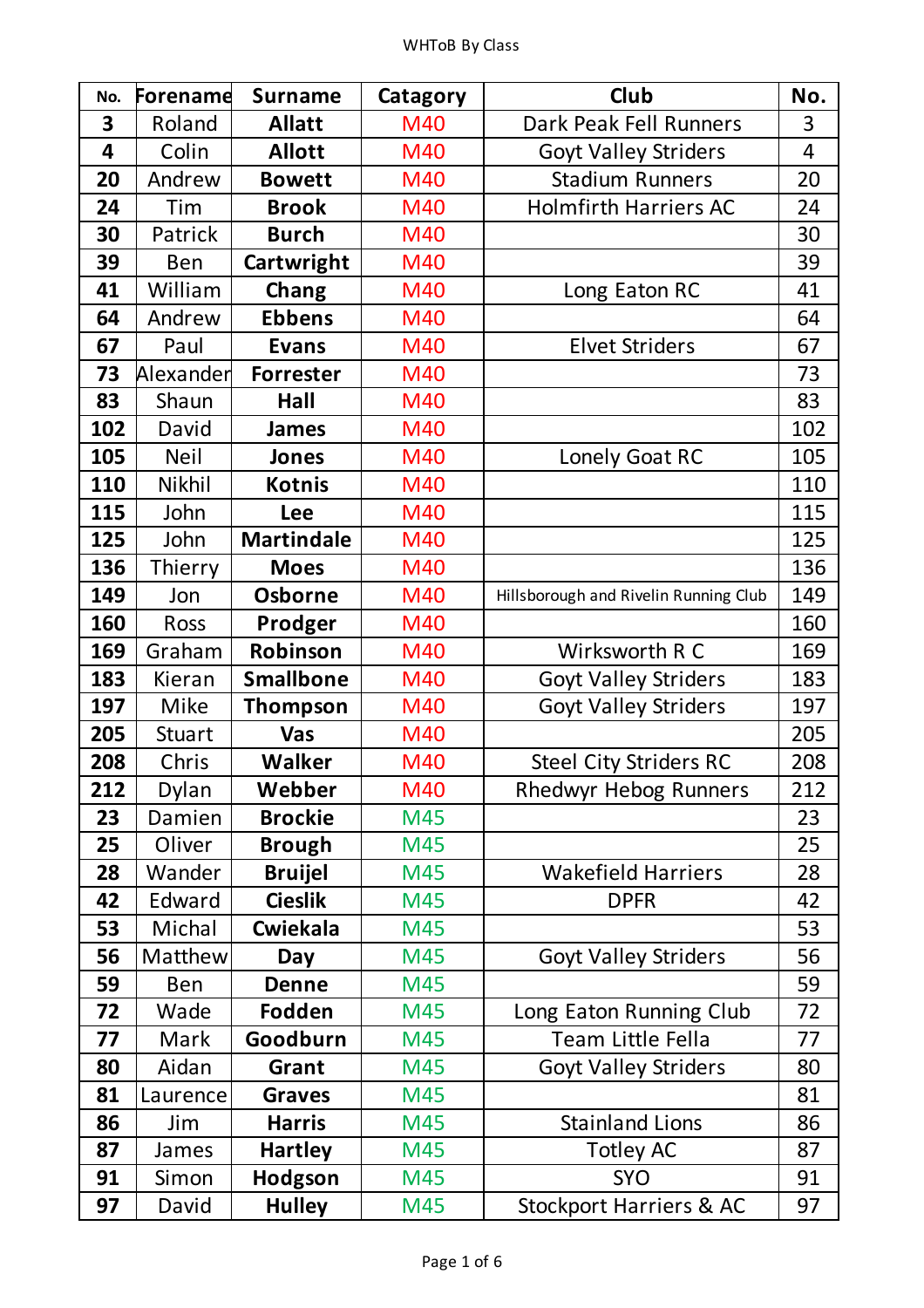| No. | Forename      | <b>Surname</b>   | Catagory   | Club                               | No. |
|-----|---------------|------------------|------------|------------------------------------|-----|
| 104 | <b>Stuart</b> | Johnson          | M45        |                                    | 104 |
| 106 | Chris         | Jordan           | M45        |                                    | 106 |
| 119 | Richard       | Longlands        | M45        |                                    | 119 |
| 123 | Anthony       | <b>Marchant</b>  | M45        | <b>Belper harriers</b>             | 123 |
| 142 | Russell       | <b>Morgan</b>    | M45        |                                    | 142 |
| 146 | Damian        | <b>Munday</b>    | M45        |                                    | 146 |
| 154 | James         | Penson           | M45        | <b>Stainland Lions RC</b>          | 154 |
| 158 | Oliver        | <b>Pratten</b>   | M45        | Wirksworth Running Club            | 158 |
| 162 | Jason         | <b>Randall</b>   | M45        | Holme Pierrepont RC                | 162 |
| 166 | Peter         | Robertshaw       | M45        | Sheffield RC                       | 166 |
| 170 | Tim           | Rolfe            | M45        | <b>Buxton AC</b>                   | 170 |
| 173 | Mark          | <b>Ruston</b>    | M45        | <b>Goyt Valley Strider</b>         | 173 |
| 188 | Michael       | <b>Stubbs</b>    | M45        |                                    | 188 |
| 190 | <b>Neil</b>   | <b>Swainston</b> | M45        | <b>Chorlton Runners</b>            | 190 |
| 192 | Shaun         | Taylor           | M45        | Porter valley plodders             | 192 |
| 207 | Raimund       | Wahlen           | M45        |                                    | 207 |
| 210 | Kevin         | <b>Walker</b>    | M45        |                                    | 210 |
| 213 | Michael       | Wharton          | M45        | Sale Harriers Manchester           | 213 |
| 214 | Roy           | Whittle          | M45        | <b>Goyt Valley Striders</b>        | 214 |
| 8   | Keith         | <b>Baird</b>     | <b>M50</b> | <b>Holmfirth Harriers AC</b>       | 8   |
| 13  | Rich          | <b>Bayliss</b>   | <b>M50</b> | <b>Hatton Darts RC</b>             | 13  |
| 15  | Mark          | <b>Beighton</b>  | <b>M50</b> | <b>Belper Harriers</b>             | 15  |
| 27  | Stephen       | <b>Brown</b>     | <b>M50</b> | <b>Stockport Harriers &amp; AC</b> | 27  |
| 32  | Malcolm       | <b>Busfield</b>  | <b>M50</b> | Ashbourne RC                       | 32  |
| 33  | Edward        | Cadogan          | <b>M50</b> | <b>FRA</b>                         | 33  |
| 40  | Ivan          | <b>Causer</b>    | <b>M50</b> |                                    | 40  |
| 50  | Geoff         | Cooper           | <b>M50</b> | Matlock athletic club              | 50  |
| 55  | Kev           | <b>Dawson</b>    | <b>M50</b> | <b>RTD</b>                         | 55  |
| 58  | Pete          | <b>Deacon</b>    | <b>M50</b> |                                    | 58  |
| 60  | Jose          | <b>Dias</b>      | <b>M50</b> | Danum harriers                     | 60  |
| 70  | <b>Kurt</b>   | <b>Fitch</b>     | <b>M50</b> |                                    | 70  |
| 96  | Phil          | <b>Howson</b>    | <b>M50</b> | <b>Dronfield Running Club</b>      | 96  |
| 108 | Marc          | Kinch            | <b>M50</b> | Long Eaton RC                      | 108 |
| 117 | Paul          | Lewis            | <b>M50</b> | Long Eaton RC                      | 117 |
| 133 | Michael       | <b>Mills</b>     | <b>M50</b> |                                    | 133 |
| 140 | Jon           | <b>Morgan</b>    | <b>M50</b> | Dark Peak Fell Runners             | 140 |
| 144 | Tom           | <b>Moseley</b>   | <b>M50</b> |                                    | 144 |
| 157 | Giles         | <b>Polito</b>    | <b>M50</b> |                                    | 157 |
| 163 | <b>Lee</b>    | Rawson           | <b>M50</b> | Kimberworth Striders               | 163 |
| 168 | Darren        | Robinson         | <b>M50</b> |                                    | 168 |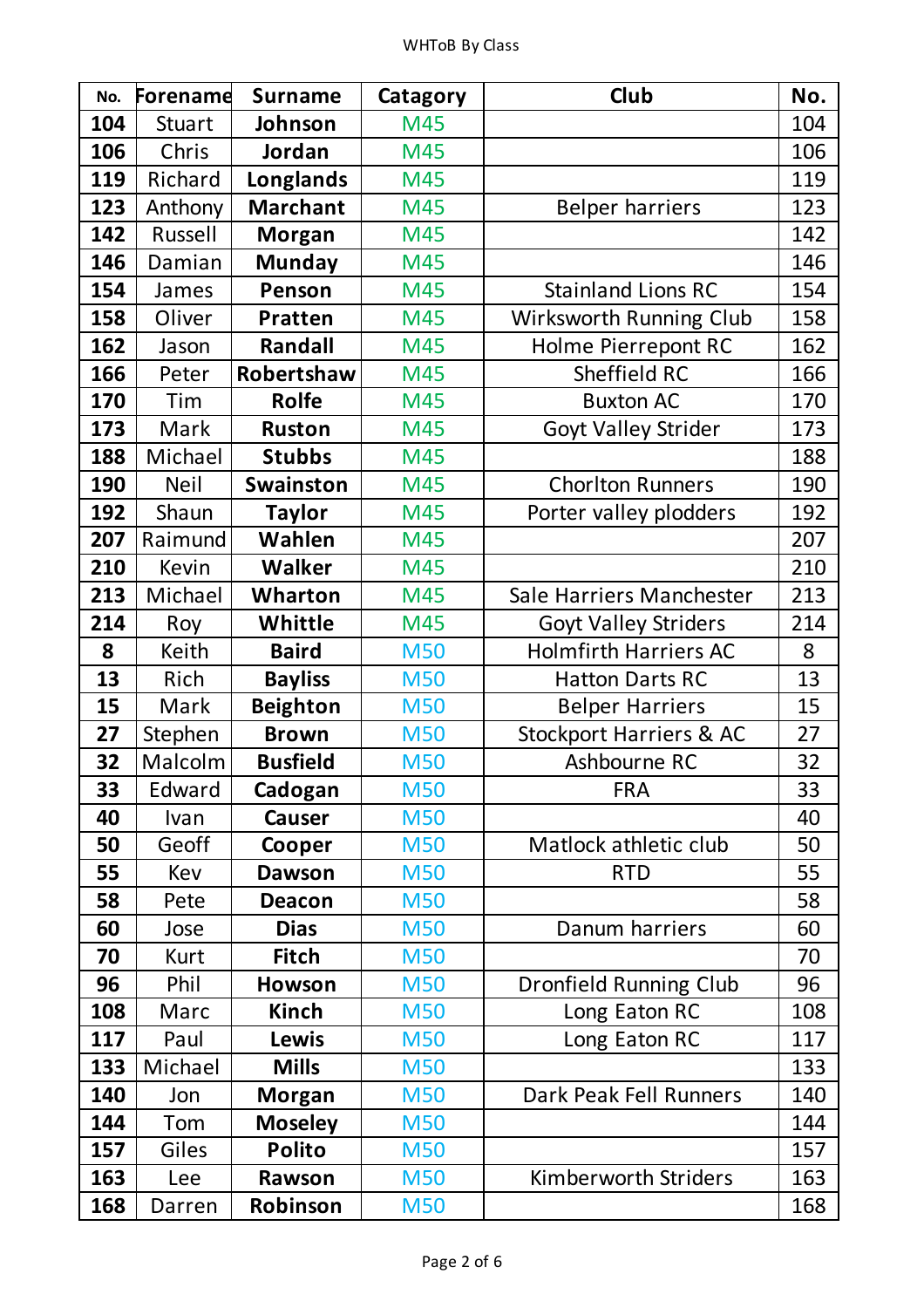| No. | Forename     | <b>Surname</b>    | Catagory   | Club                               | No. |
|-----|--------------|-------------------|------------|------------------------------------|-----|
| 171 | Matthew      | <b>Rudkin</b>     | <b>M50</b> |                                    | 171 |
| 174 | Richard      | <b>Ruston</b>     | <b>M50</b> | <b>Goole Viking Striders</b>       | 174 |
| 179 | Tim          | <b>Shiles</b>     | <b>M50</b> | <b>Totley AC</b>                   | 179 |
| 180 | Andy         | <b>Shortt</b>     | <b>M50</b> |                                    | 180 |
| 191 | David        | wift-Rollinso     | <b>M50</b> | <b>Erewash Valley Running Club</b> | 191 |
| 206 | Richard      | <b>Venables</b>   | <b>M50</b> | Kidlington RC                      | 206 |
| 6   | Nigel        | <b>Atkinson</b>   | M55        |                                    | 6   |
| 37  | Glynn        | Carter            | M55        |                                    | 37  |
| 52  | <b>Nick</b>  | Cunningham        | M55        |                                    | 52  |
| 66  | Mark         | <b>Elwis</b>      | M55        | Matlock AC                         | 66  |
| 94  | Tim          | <b>Horrocks</b>   | M55        | <b>Pennine Fell Runners</b>        | 94  |
| 99  | Paul         | <b>Hunt</b>       | M55        | <b>Goyt Valley Striders</b>        | 99  |
| 101 | Mark         | Jacobi            | <b>M55</b> | <b>Totley AC</b>                   | 101 |
| 113 | Martin       | Lea               | <b>M55</b> | Matlock Athletic club              | 113 |
| 124 | Paul         | <b>Markall</b>    | <b>M55</b> | <b>Buxton AC</b>                   | 124 |
| 129 | Colin        | <b>McFadden</b>   | <b>M55</b> | <b>Horsforth Harriers</b>          | 129 |
| 134 | David        | <b>Milton</b>     | <b>M55</b> | <b>Holmfirth Harriers</b>          | 134 |
| 139 | John         | <b>Moore</b>      | <b>M55</b> | <b>Goyt Valley Striders</b>        | 139 |
| 141 | Keith        | <b>Morgan</b>     | <b>M55</b> | Ashbourne RC                       | 141 |
| 151 | David        | <b>Patrick</b>    | <b>M55</b> | Ashbourne RC                       | 151 |
| 177 | lan          | <b>Shaw</b>       | <b>M55</b> | <b>Fatboys Running Club</b>        | 177 |
| 184 | Mark         | <b>Smith</b>      | <b>M55</b> | <b>Stamford Tri Club</b>           | 184 |
| 199 | <b>Steve</b> | <b>Tooms</b>      | <b>M55</b> |                                    | 199 |
| 216 | Mark         | Wilson            | M55        | <b>Belvoir Tri Club</b>            | 216 |
| 5   | Peter        | <b>Ambrose</b>    | <b>M60</b> | <b>Goyt Valley Striders</b>        | 5   |
| 9   | Adrian       | <b>Baker</b>      | <b>M60</b> | Dark Peak Fell Runners             | 9   |
| 14  | Peter        | <b>Beck</b>       | <b>M60</b> | PlooKit                            | 14  |
| 62  | Mark         | <b>Domaille</b>   | <b>M60</b> | <b>Wakefield Harriers</b>          | 62  |
| 63  | <b>Kevin</b> | <b>Douglas</b>    | <b>M60</b> | <b>GOYT VALLEY STRIDERS</b>        | 63  |
| 85  | Chris        | <b>Harle</b>      | <b>M60</b> |                                    | 85  |
| 88  | <b>Bob</b>   | <b>Haworth</b>    | <b>M60</b> |                                    | 88  |
| 127 | <b>Neil</b>  | <b>McAllister</b> | <b>M60</b> | Dark Peak FR                       | 127 |
| 164 | Alan         | Renfree           | <b>M60</b> |                                    | 164 |
| 194 | Chris        | <b>Tetley</b>     | <b>M60</b> | <b>Goyt Valley Striders</b>        | 194 |
| 203 | Kenny        | Turner            | <b>M60</b> | Dark Peak Fell Runners             | 203 |
| 49  | John         | Cooke             | M65        | Cannock & Staffs AC                | 49  |
| 74  | <b>Mick</b>  | <b>Fowler</b>     | M65        |                                    | 74  |
| 78  | John         | Gorman            | M65        |                                    | 78  |
| 92  | <b>Brian</b> | <b>Holland</b>    | M65        | <b>Goyt Valley Striders</b>        | 92  |
| 93  | Keith        | <b>Holmes</b>     | M65        | Dark Peak Fell runners             | 93  |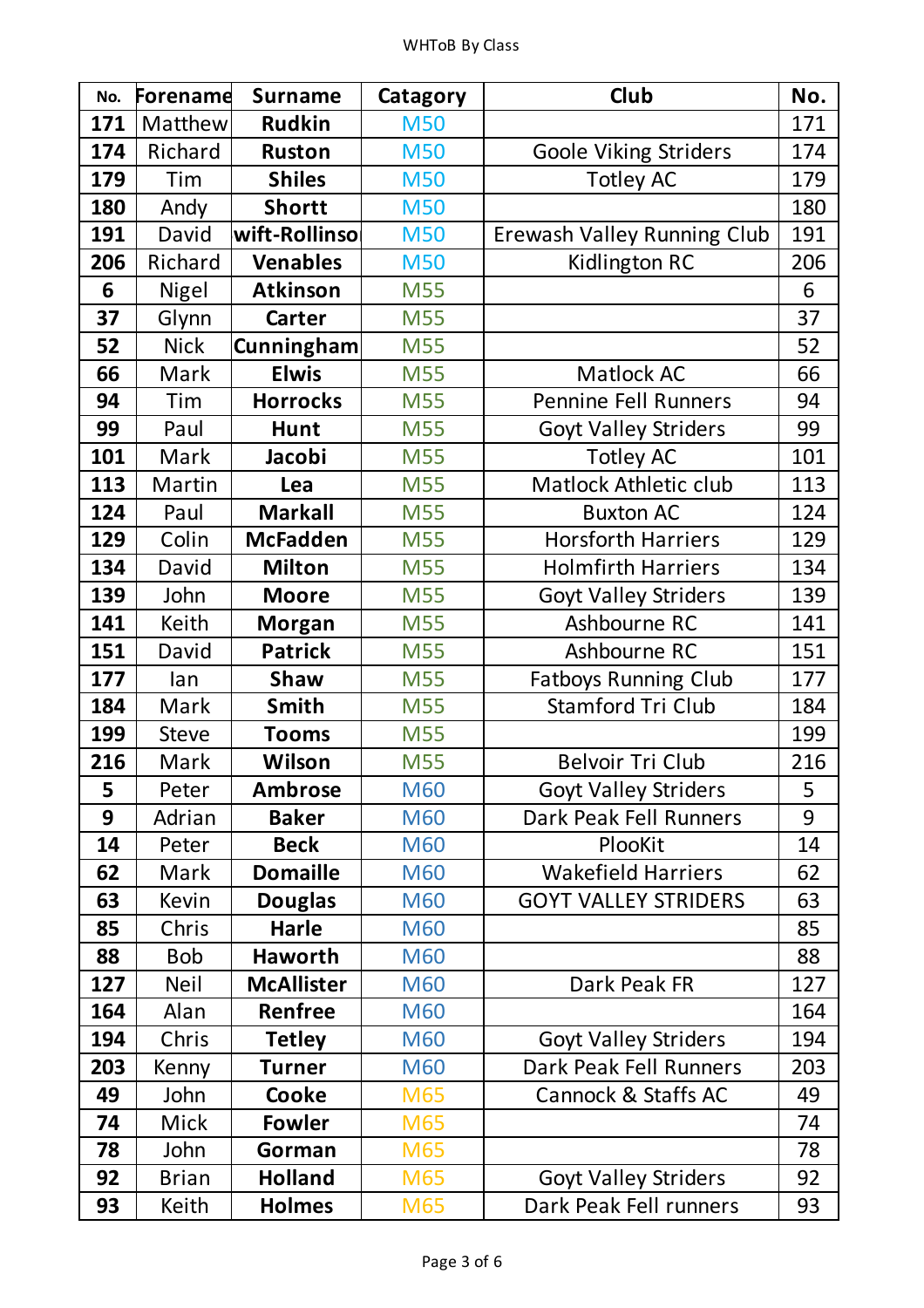| No.            | <b>Forename</b> | <b>Surname</b>     | Catagory    | Club                                | No.            |
|----------------|-----------------|--------------------|-------------|-------------------------------------|----------------|
| 198            | Les             | <b>Thurston</b>    | <b>M70</b>  | Matlock AC                          | 198            |
| 1              | James           | <b>Aird</b>        | <b>MSEN</b> |                                     | $\mathbf{1}$   |
| $\overline{2}$ | Kieran          | <b>Allanson</b>    | <b>MSEN</b> | Matlock athletic club               | $\overline{2}$ |
| 10             | Charles         | <b>Baker</b>       | <b>MSEN</b> | <b>Totley AC</b>                    | 10             |
| 11             | Robert          | <b>Ball</b>        | <b>MSEN</b> | Ashbourne Running Club              | 11             |
| 12             | Laurence        | <b>Baxter</b>      | <b>MSEN</b> | Dark Peak Fell Runners              | 12             |
| 18             | Wykeham         | <b>Bosworth</b>    | <b>MSEN</b> | <b>Belper Harriers</b>              | 18             |
| 21             | Jim             | earley-Ratclif     | <b>MSEN</b> |                                     | 21             |
| 22             | Jonathan        | <b>Breeze</b>      | <b>MSEN</b> | Sausage North Mountain Athletics    | 22             |
| 29             | Peter           | <b>Bugryniec</b>   | <b>MSEN</b> | Dark Peak Fell Runners              | 29             |
| 34             | Luke            | Cafferty           | <b>MSEN</b> | <b>Goyt Valley Striders</b>         | 34             |
| 35             | <b>Brent</b>    | <b>Carlin</b>      | <b>MSEN</b> | Kingstone Runners Barnsley          | 35             |
| 43             | Lloyd           | Clayburn           | <b>MSEN</b> | <b>Shettleston Harriers</b>         | 43             |
| 46             | Wesley          | <b>Cole</b>        | <b>MSEN</b> |                                     | 46             |
| 61             | George          | <b>Domaille</b>    | <b>MSEN</b> | <b>Wakefield Harriers</b>           | 61             |
| 69             | Curtis          | <b>Firth</b>       | <b>MSEN</b> | <b>Holmfirth Harriers AC</b>        | 69             |
| 71             | Frank           | <b>Fitzpatrick</b> | <b>MSEN</b> | <b>Helsby RC</b>                    | 71             |
| 75             | Nathan          | <b>French</b>      | <b>MSEN</b> | <b>Cheshire Hash House Harriers</b> | 75             |
| 84             | Jeden           | <b>Hanshaw</b>     | <b>MSEN</b> |                                     | 84             |
| 120            | Dave            | Lovatt             | <b>MSEN</b> | Kingstone Runners Barnsley          | 120            |
| 128            | Antony          | <b>McAteer</b>     | <b>MSEN</b> |                                     | 128            |
| 131            | Joseph          | <b>McKeown</b>     | <b>MSEN</b> | London Heathside                    | 131            |
| 132            | Rob             | <b>McNeil</b>      | <b>MSEN</b> | <b>Goyt Valley Striders</b>         | 132            |
| 135            | <b>Matthew</b>  | <b>Miskulin</b>    | <b>MSEN</b> |                                     | 135            |
| 137            | George          | Montagnon          | <b>MSEN</b> |                                     | 137            |
| 143            | Jack            | <b>Morris</b>      | <b>MSEN</b> | <b>Belper Harriers</b>              | 143            |
| 145            | Tom             | <b>Moss</b>        | <b>MSEN</b> |                                     | 145            |
| 152            | Michael         | Peace              | <b>MSEN</b> | <b>Windrush Triathlon</b>           | 152            |
| 155            | Chris           | <b>Perry</b>       | <b>MSEN</b> | Matlock                             | 155            |
| 156            | Tim             | <b>Perry</b>       | <b>MSEN</b> | <b>Matlock AC</b>                   | 156            |
| 159            | James           | <b>Pritchard</b>   | <b>MSEN</b> | Pennine Fell Runners                | 159            |
| 165            | Hal             | <b>Roberts</b>     | <b>MSEN</b> | Dark Peak Fell Runners              | 165            |
| 167            | Callum          | Robinson           | <b>MSEN</b> |                                     | 167            |
| 185            | Tim             | <b>Sterland</b>    | <b>MSEN</b> |                                     | 185            |
| 200            | Luke            | <b>Townsend</b>    | <b>MSEN</b> | <b>Hallamshire Harriers</b>         | 200            |
| 204            | hristophe       | <b>Underwood</b>   | <b>MSEN</b> | <b>Saint Edmund Pacers</b>          | 204            |
| 217            | Karl            | Wooffindin         | <b>MSEN</b> | Dark Peak Fell Runners              | 217            |
| 121            | Conor           | <b>Maguinness</b>  | <b>MU23</b> |                                     | 121            |
| 17             | Kirsty-Jane     | <b>Birch</b>       | <b>W40</b>  | Pennine Fell Runners                | 17             |
| 48             | Claire          | Cologne            | <b>W40</b>  |                                     | 48             |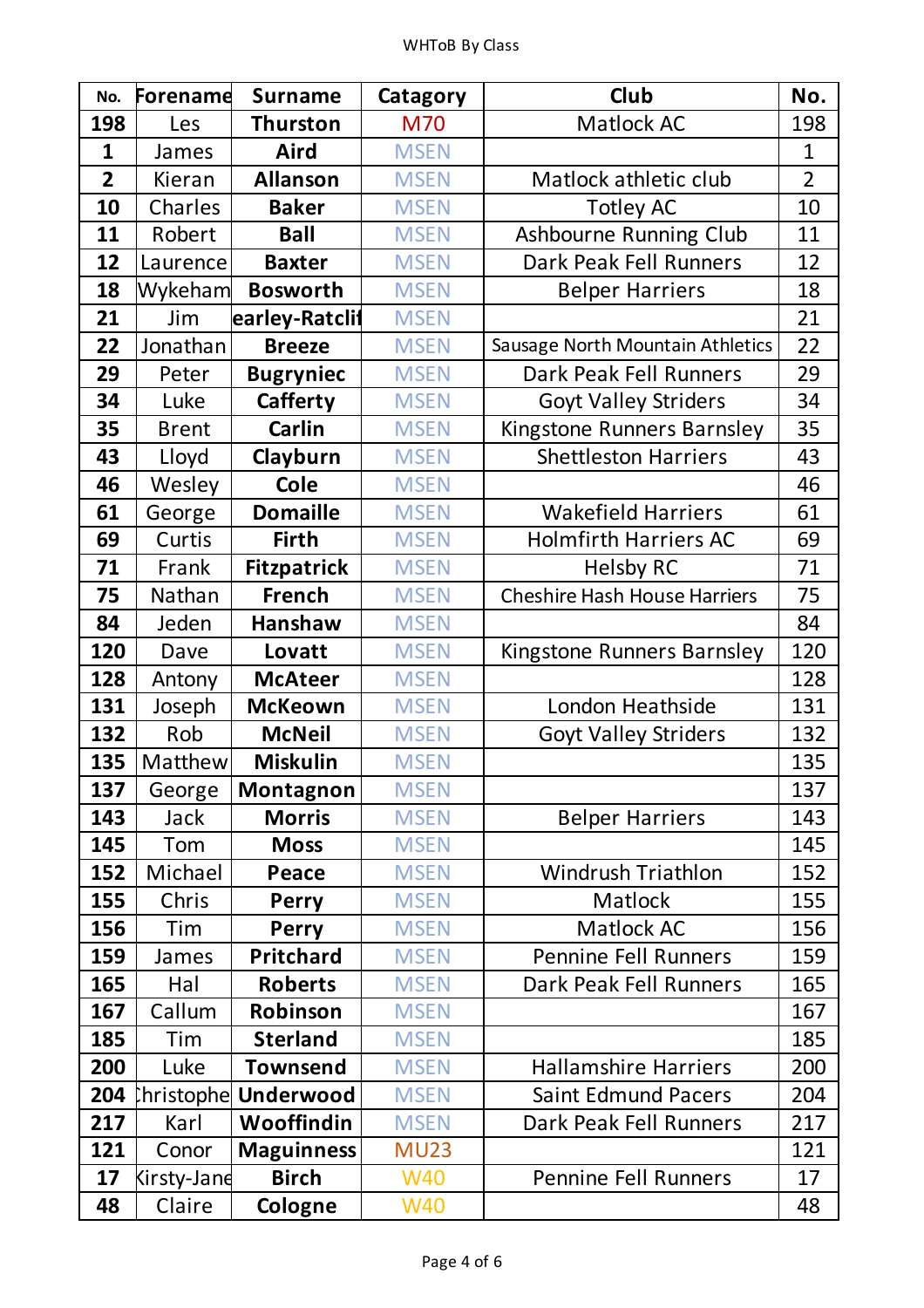| No. | <b>Forename</b> | <b>Surname</b>   | Catagory    | Club                                  | No. |
|-----|-----------------|------------------|-------------|---------------------------------------|-----|
| 57  | Rebecca         | Day              | <b>W40</b>  | <b>Goyt Valley Striders</b>           | 57  |
| 68  | Sally           | <b>Fawcett</b>   | <b>W40</b>  | Dark Peak Fell Runners                | 68  |
| 76  | Laura           | Godden           | <b>W40</b>  | <b>7 Hills Harriers</b>               | 76  |
| 79  | Ruth            | <b>Gowers</b>    | <b>W40</b>  | <b>Buxton AC</b>                      | 79  |
| 89  | Nicola          | <b>Hearn</b>     | <b>W40</b>  |                                       | 89  |
| 126 | Roz             | <b>Massey</b>    | <b>W40</b>  | Totley AC                             | 126 |
| 147 | Caroline        | <b>Mynes</b>     | <b>W40</b>  | <b>7 Hills Harriers</b>               | 147 |
| 176 | Jodi            | <b>Savage</b>    | <b>W40</b>  |                                       | 176 |
| 178 | Amy             | Sheppard         | <b>W40</b>  |                                       | 178 |
| 193 | Kate            | <b>Testa</b>     | <b>W40</b>  | 7 Hills Harriers                      | 193 |
| 201 | Gemma           | <b>Tredwell</b>  | <b>W40</b>  | <b>Buxton AC</b>                      | 201 |
| 209 | Jennifer        | <b>Walker</b>    | <b>W40</b>  | Dark Peak Fell Runners                | 209 |
| 38  | Julia           | Carter           | <b>W45</b>  | <b>Goyt Valley Striders</b>           | 38  |
| 82  | Wendy           | Groom            | <b>W45</b>  | <b>7 Hills Harriers</b>               | 82  |
| 98  | Jennifer        | <b>Hulley</b>    | <b>W45</b>  | <b>Stockport Harriers &amp; AC</b>    | 98  |
| 114 | Diane           | <b>Lee</b>       | <b>W45</b>  | <b>Holmfirth Harriers AC</b>          | 114 |
| 118 | Cal             | Lloyd            | <b>W45</b>  | Hillsborough and Rivelin Running Club | 118 |
| 150 | Julie           | Parr             | <b>W45</b>  | Goyt valley striders                  | 150 |
| 172 | Linette         | <b>Ruston</b>    | <b>W45</b>  | <b>Goyt Valley Strider</b>            | 172 |
| 186 | Karen           | <b>Stevens</b>   | <b>W45</b>  | Smiley paces                          | 186 |
| 196 | Clare           | Thompson         | <b>W45</b>  | <b>Smiley Paces</b>                   | 196 |
| 218 | Helen           | Young            | <b>W45</b>  | Totley ac                             | 218 |
| 26  | Sarah           | <b>Brown</b>     | <b>W50</b>  | <b>Stockport Harriers &amp; AC</b>    | 26  |
| 65  | Helen           | <b>Elmore</b>    | <b>W50</b>  | Dark peak fell runners                | 65  |
| 112 | Jayne           | Lawton           | <b>W50</b>  | <b>Stockport Harriers &amp; AC</b>    | 112 |
| 187 | Elaine          | <b>Stone</b>     | <b>W50</b>  | Wirksworth RC                         | 187 |
| 51  | Naomi           | <b>Coverley</b>  | <b>W55</b>  | <b>Tideswell Running Club</b>         | 51  |
| 90  | Anne            | <b>Hegarty</b>   | <b>W55</b>  | <b>Totley AC</b>                      | 90  |
| 111 | Jane            | Langham          | <b>W55</b>  | <b>Smiley Paces</b>                   | 111 |
| 175 | Emily           | <b>Sanders</b>   | <b>W55</b>  | Ashbourne RC                          | 175 |
| 181 | Jean            | <b>Shotter</b>   | <b>W55</b>  | <b>Holmfirth Harriers AC</b>          | 181 |
| 195 | Alison          | <b>Thomas</b>    | <b>W55</b>  |                                       | 195 |
| 202 | Carolyn         | <b>Tregaskis</b> | <b>W55</b>  |                                       | 202 |
| 16  | Clare           | <b>Bevan</b>     | <b>W60</b>  |                                       | 16  |
| 19  | Christine       | <b>Bowen</b>     | <b>W60</b>  | <b>Goyt Valley Striders</b>           | 19  |
| 54  | Jill            | <b>Davies</b>    | <b>W60</b>  | <b>Totley AC</b>                      | 54  |
| 103 | Mary            | Jeal             | <b>W60</b>  | <b>Ilkley Harriers AC</b>             | 103 |
| 7   | Liz             | <b>Bailey</b>    | <b>WSEN</b> |                                       | 7   |
| 31  | Helen           | <b>Burgess</b>   | <b>WSEN</b> | Dark Peak Fell Runners                | 31  |
| 36  | Amanda          | <b>Carter</b>    | <b>WSEN</b> | <b>Rolls Royce Harriers</b>           | 36  |